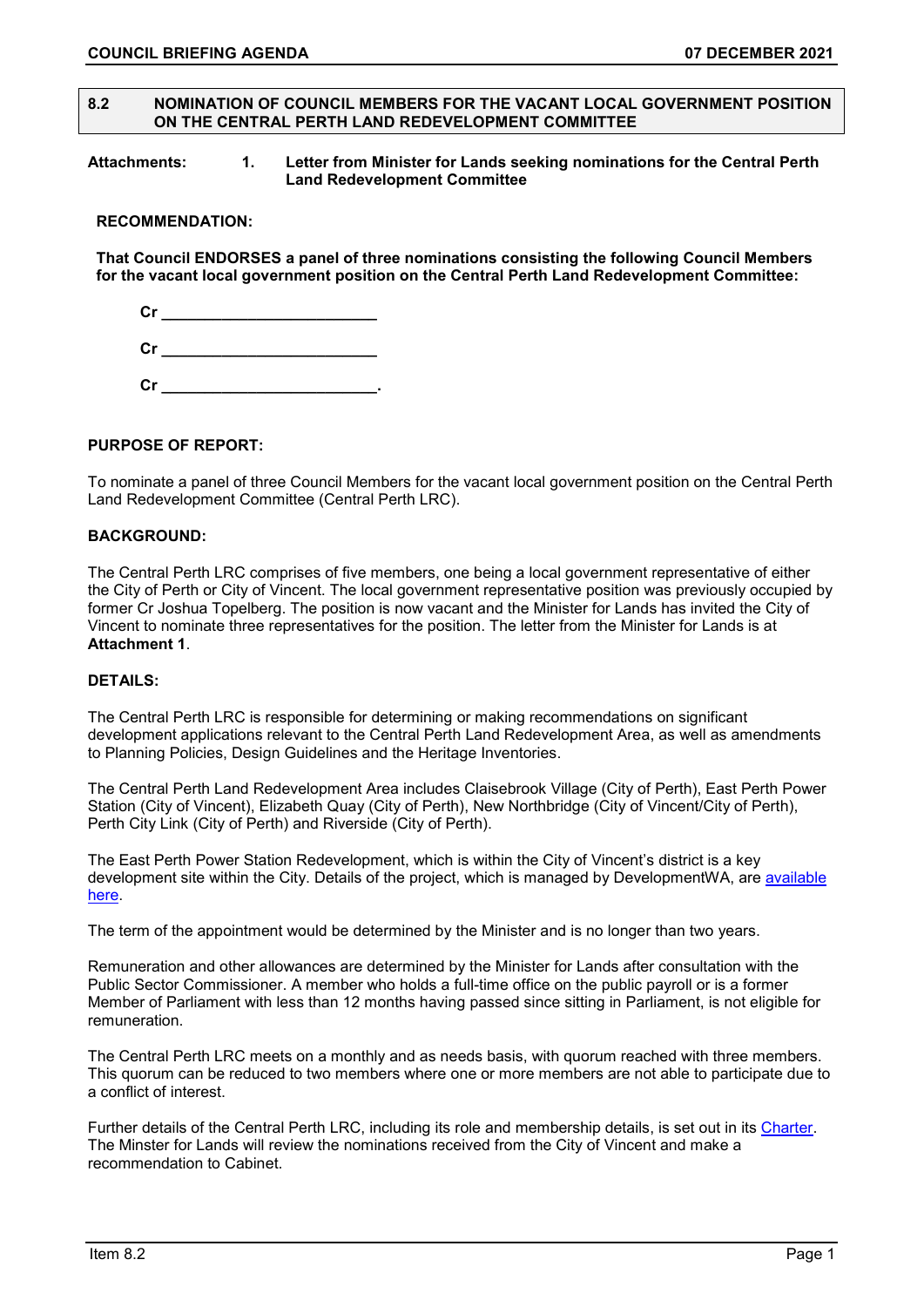#### **CONSULTATION/ADVERTISING:**

Nil.

## **LEGAL/POLICY:**

Section 80(1) of the *Metropolitan Redevelopment Authority Act 2011*.

## **RISK MANAGEMENT IMPLICATIONS:**

**Low**: The timely appointment of the City of Vincent representatives to the Central Perth LRC will enable the representatives to participate in decision-making that may impact the City.

# **STRATEGIC IMPLICATIONS:**

This is in keeping with the City's *Strategic Community Plan 2018-2028*:

### Innovative and Accountable

*We are open and accountable to an engaged community.*

# **SUSTAINABILITY IMPLICATIONS:**

This does not contribute to any environmental sustainability outcomes. This action/activity is environmentally neutral.

#### **PUBLIC HEALTH IMPLICATIONS:**

This does not contribute to any public health outcomes in the *City's Public Health Plan 2020-2025.*

# **FINANCIAL/BUDGET IMPLICATIONS:**

Nil.